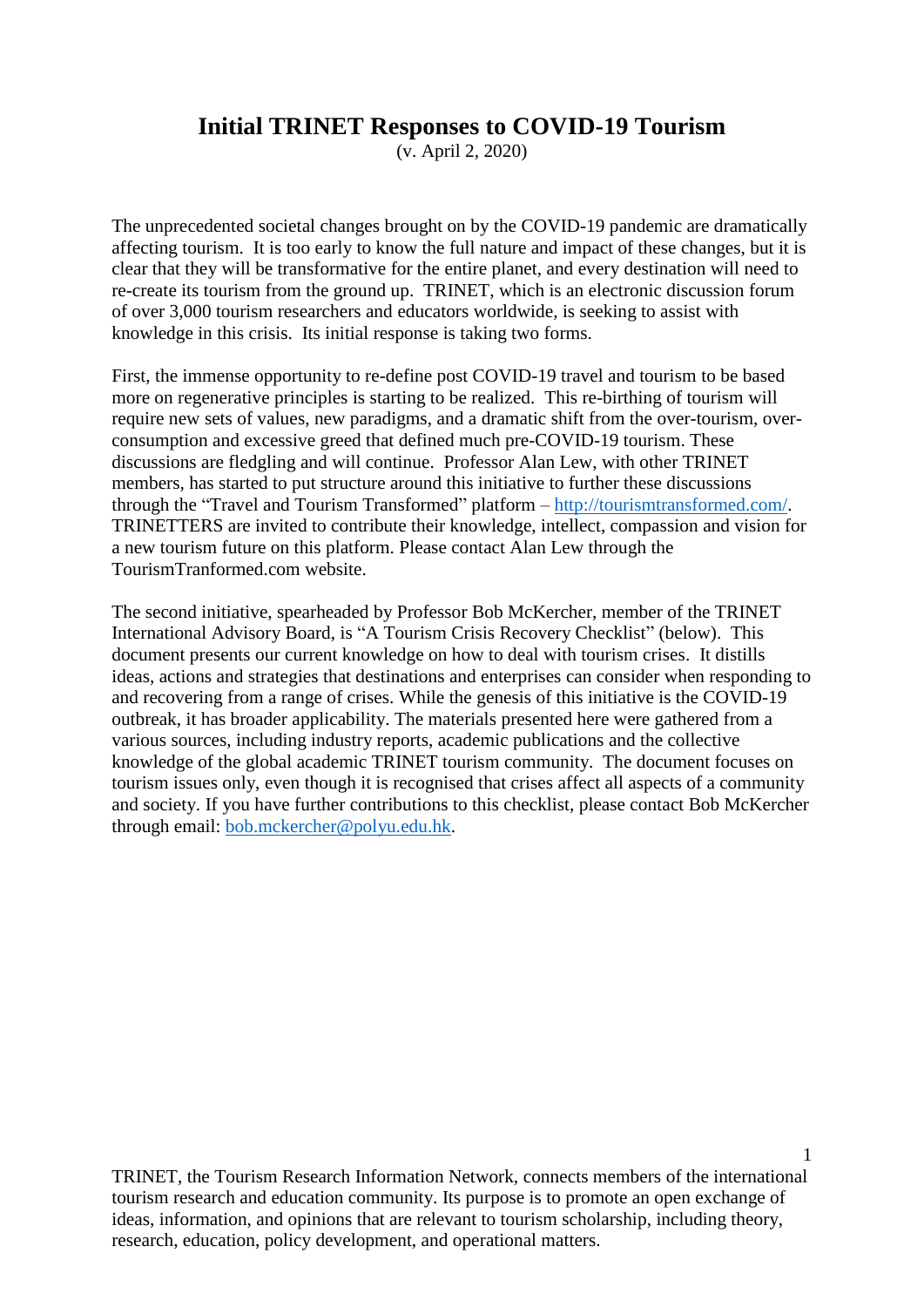# **Tourism Crisis Recovery Checklist**

(v. April 2, 2020)

#### **Crises have phases**

- Every crisis situation is context specific, including scale (global to national to local to sector to individual business), nature (natural, war, medical, etc.), extent (severity vs. ability to keep the event fairly localised), time frame (short to long term duration and impact), affected sectors (markets, destination or both) and stage of the event (incipient, rapid growth, peaking, getting better, second wave, recovery, post event, etc.).
- All crises have predictable phases:
	- o Pre-event and predictive– No indication as yet of the impending crisis, but time to be prepared and have a crisis management plan in place in the eventuality that an incident occurs
	- o Prodromal (early symptoms) In most cases early warning signs are evident, but are ignored or misinterpreted. Screening of media outlets can identify early warning signs. Now is the time to prepare/update plans and activate them, update training, prepare to respond.
	- o Emergency The key rule of thumb is do not make it worse. Safety of guests and staff is critical. Accurate and effective communications are important. Strategies and actions to protect the business need to be implemented. Its employees and the community it operates in must be considered.
	- o Crisis continuity The crisis is ongoing. What are short term solutions that can be implemented? Care for staff and clients is essential. Monitor the situation to see what the longer term implications and/or predicted duration will be. Prepare resilience plans.
	- o Recovery Establish recovery objectives and time lines. Stratify and prioritise target markets. Work with intermediaries and the public. Be positive and honest in communication. Implement plans. Treat media, including social media as an ally. Demonstrate appreciation to others
	- o Resolution What actions to take to recover as quickly as possible? What lessons have been learned? Are you prepared for the next crisis? Rapid recovery often occurs after an event.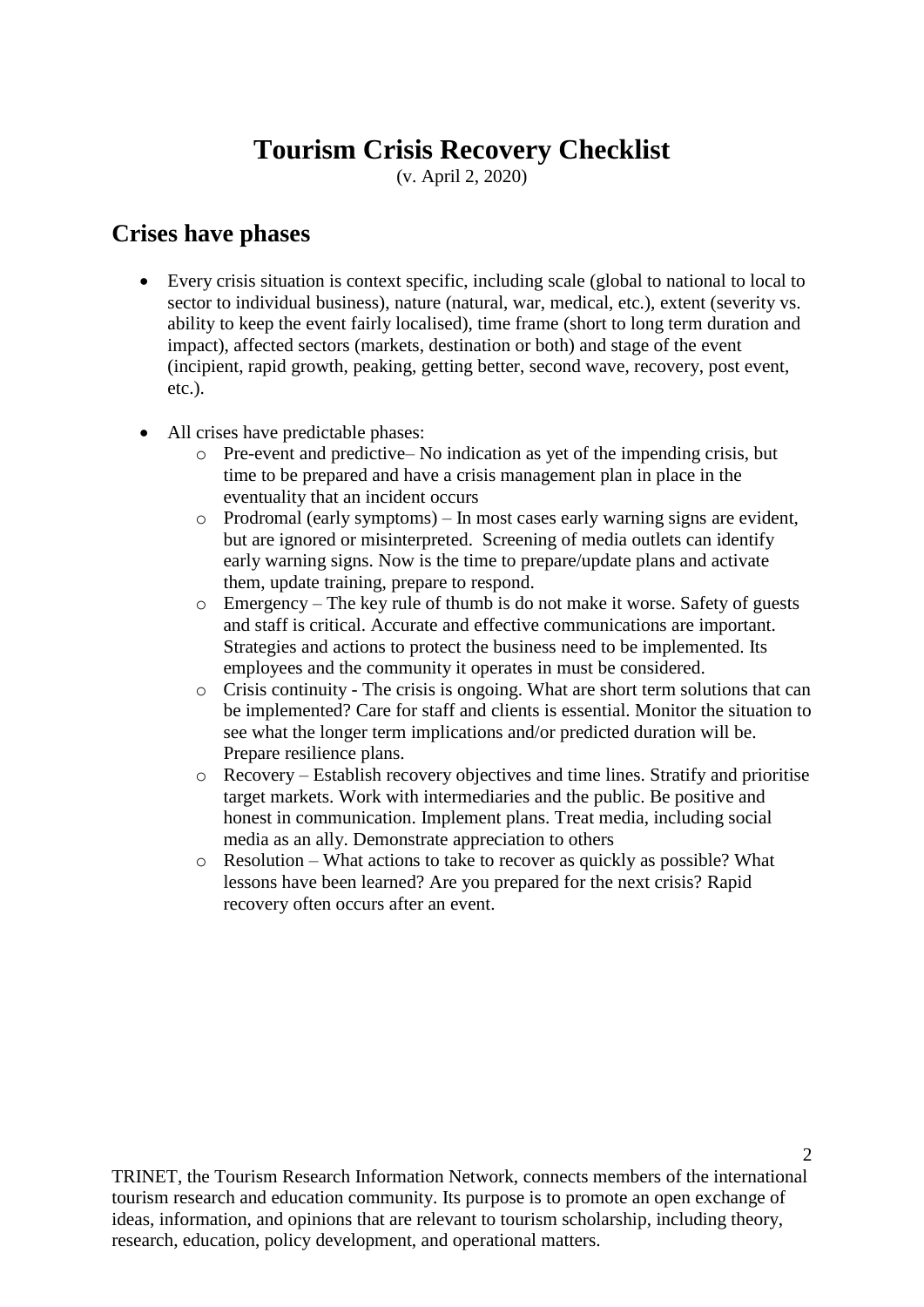# **During the Event**

A range of actions can be undertaken during the event. Importantly, it must be appreciated that consumer confidence has been damaged and will not return until the event passes.

#### Strategic actions

- Step back and plan for the relaunch. Evaluate the position and develop plans at a destination, corporate or property level.
- Sharpen market research to identify strong segments likely to recover first, new markets or new segments in existing markets that can be actualised.
- Develop a new branding strategy as the old one may be tarnished by the crisis.
- Look at ways of diversifying the market post recovery if overly reliant on one source.
- Work closely with industry to develop a series of packages that can be launched at short notice. Packages can include special rates for airfare, accommodation, food and beverage, etc.
- Forward book through vouchers and coupons to keep some cash flowing into businesses.
- Arrange mutually beneficial terms and conditions with suppliers. Make them part of the problem and the solution. Work out smart solutions and make real time rearrangements.
- Take this opportunity to restructure and open new avenues for business.
- While price cuts can deliver a brief spike in volume, they can also result in long-term pain for any business that pursues this strategy.
- Renegotiate contracts with intermediaries and OTAs.

# Operational Issues

#### **Finance**

- Secure additional funding to launch the recovery when the time is right.
- Set up a fund to support re-training, short-term job search skills, support groups, etc.
- Manage costs as much as possible. Work with suppliers to arrange suitable terms, cut non-essential services, etc.
- Work with financial institutions for finance, credit and loan restructuring.
- Try to minimise fixed costs.
- Instil short-term cash flow monitoring discipline that allows cash flow predictions and intervene in a timely manner.
- Stress test any tier one and tier two suppliers that may be impacted.
- Extend credit or postpone payments.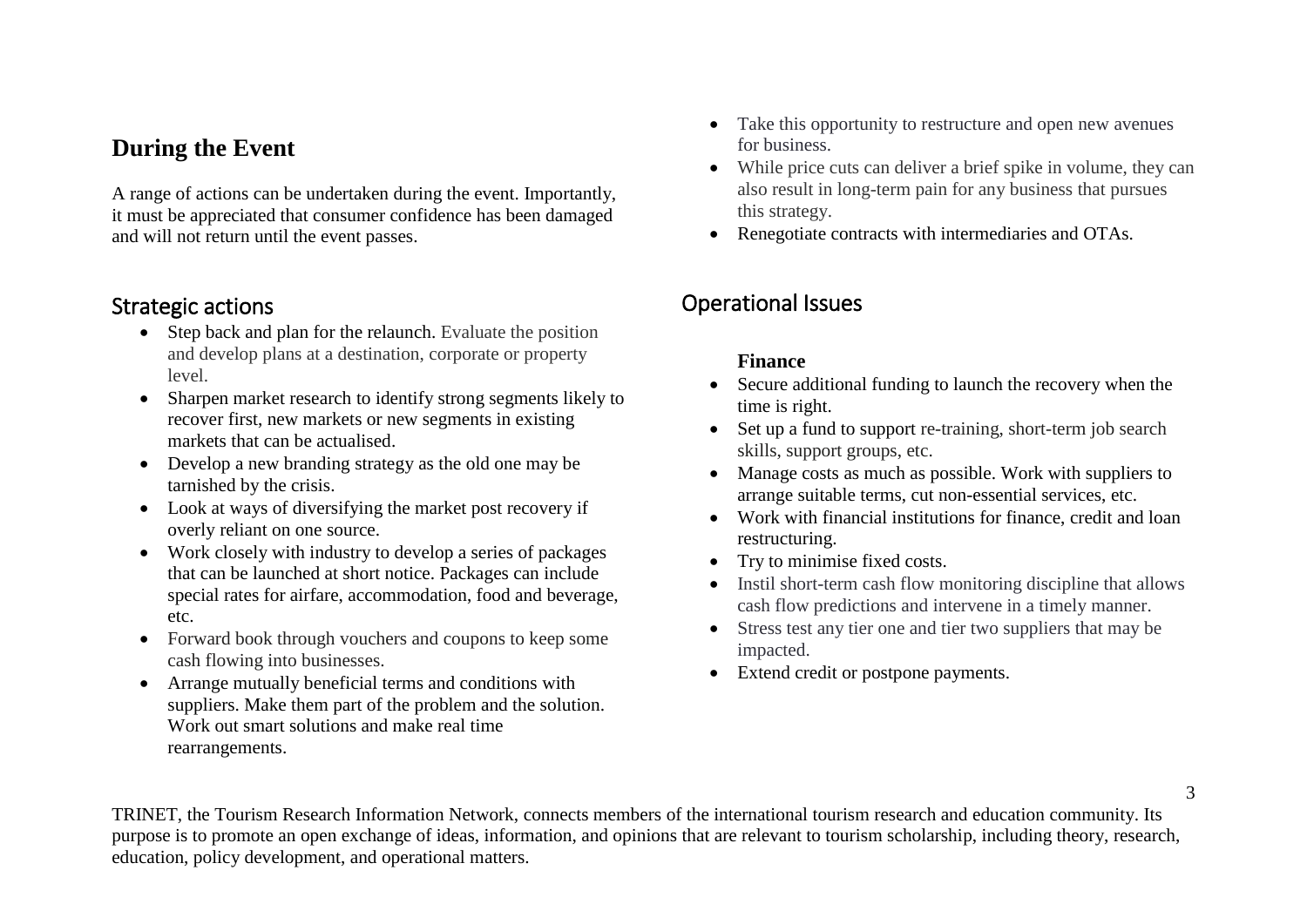#### **Marketing**

- Severely restrict all marketing activities consumer confidence has been damaged and will not return until the event passes. Advertising and heavy discounts do not work if consumers are unwilling to travel.
- Maintain channel promotions if costs are minimal as it will maintain a good relationship with suppliers.
- Utilise social media effectively.
- Focus on the most cost-effective booking channels. Ensure that book-direct perks are prominently displayed throughout websites and on social media outlets.
- Focus on increasing revenue from every booking. Consider launching length of stay offers.
- Reduce and restructure advertising budgets.
- Refocus budget on domestic and nearby markets.
- Aim for the local market and promote staycations.
- Promote safety to international tourists.
- Monitor the mental health of staff and intervene if needed.
- Implement flexible working patterns, work remotely, staff self-isolation, reduced work days, etc.
- Support equipment to facilitate effective work from home solutions.
- Support teleconferencing and video conferencing technology.
- Retrain staff to multi-task.
- Reassure and involve staff as essential stakeholders.
- Protection of workers from unemployment and loss of income (short-time work schemes, upskilling and reskilling programs) and support for self-employed tourism stakeholders.
- Freeze pay rates.
- As an emergency action replace highly paid employees with new low paid employees, but be careful, for short term fixes may cause long term problems.
- Increase outsourcing if cost effective.

#### **Staffing**

- Keeping tourism staff in their jobs and develop mutual solutions as much as possible. Empower them to make decisions and make mutually beneficial arrangements.
- Try no paid leave or send people on leave, rather than letting them go. Once staff leave it will be hard to replace them when things get better. You risk losing good people.
- Release casual and part-time staff first and essential staff last.
- Support staff development especially for people who have free time and can work from home.

4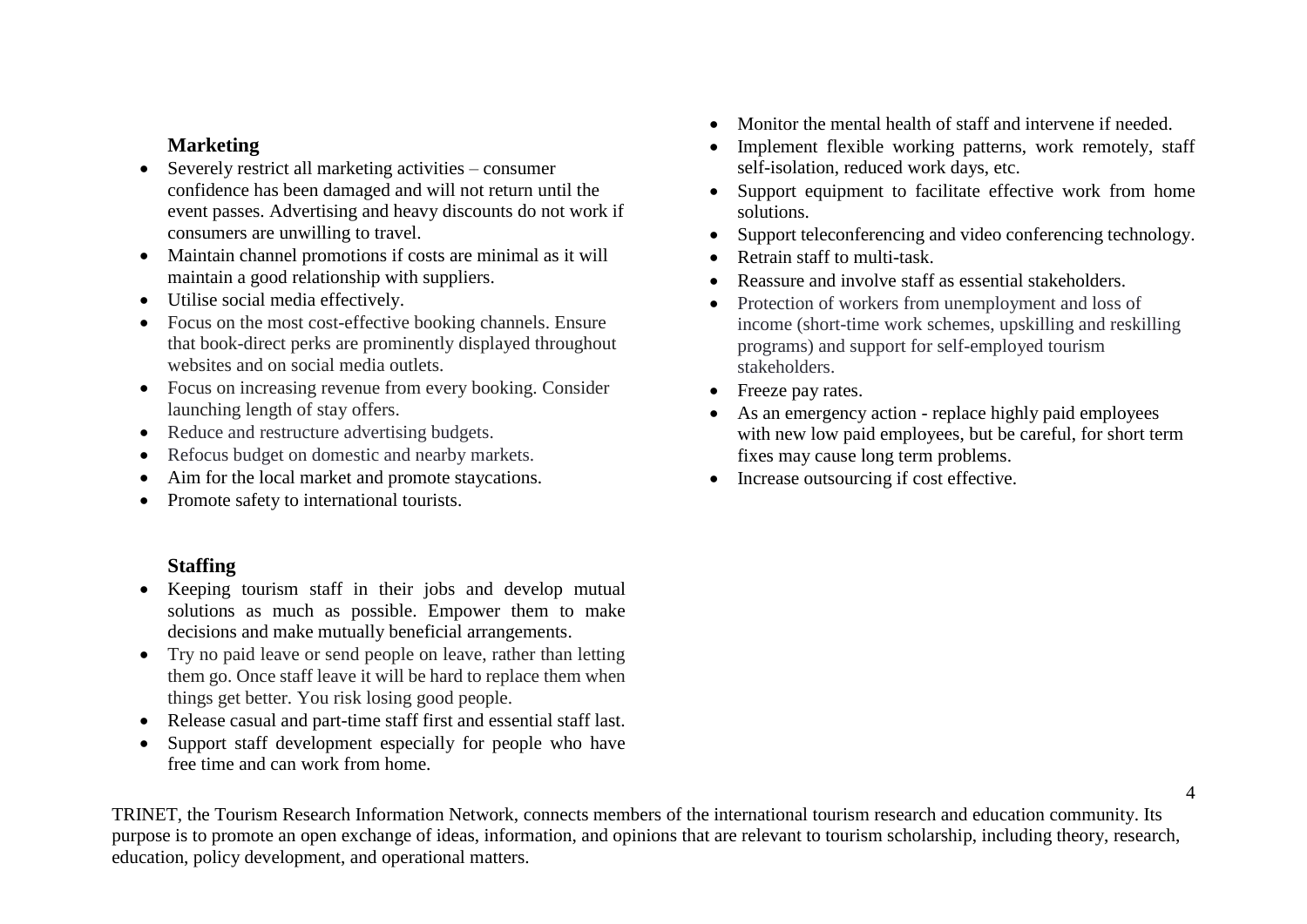#### **Operations**

- Facilitate re-bookings to avoid, where possible, cancellations. Everyone is hurting. Do not add insult to injury. Reconsider cancellation policies.
- Close non-essential operations or scale back operations. For example, hotels with multiple food outlets can close one or more of the outlets. Close floors. Reduce services.
- Offer 'Corona Vouchers', whereby travellers and tourists who had to cancel their trip will be reimbursed with this voucher instead of giving them their money back. This voucher can be used for any other trip and is valid during one year after issuing. This should be optional.
- For meetings and events, hoteliers should liaise with the event organisers to postpone the event instead of accepting outright cancellations.
- Postpone non-essential building maintenance.
- Postpone non-essential systems maintenance.
- Utilise staff skills in tasks outside their normal role.
- Have action plans ready in case guests/clients become ill.
- Implement appropriate screening measures on check-in.
- Enhance cleaning and sanitation.
- From buffet to plated food.
- From shared food to individual.
- Implement technological solutions to address fears (contactless and robotized access, information) and reduce unnecessarily human close contacts.

# Consumer Confidence

- Wait and watch consumer sentiment to see when it changes.
- Reassure consumers that you are doing all you can to make the destination/business safe.

### **Community**

- Develop public relations strategies and implement them at a community level to talk about the benefits of tourism and to remind people to welcome tourists when the time is right.
- Look after affected people as much as possible.
- Work closely with health authorities to minimise the spread of disease.
- Offer support to the elderly and most affected stakeholders through the delivery of food or shopping or undertaking critical tasks that require available equipment. Offer training and development training for people to develop skills and work closely with you in the future.
- Deliver food and offer hospitality to front line workers.
- Launch public welfare activities, whereby front line workers can gain free or heavily discounted entry to tourism attractions or scenic spots.
- Promote, shape, and implement closer cooperation and trust between and with industry and non-industry partners at large, including NGOs.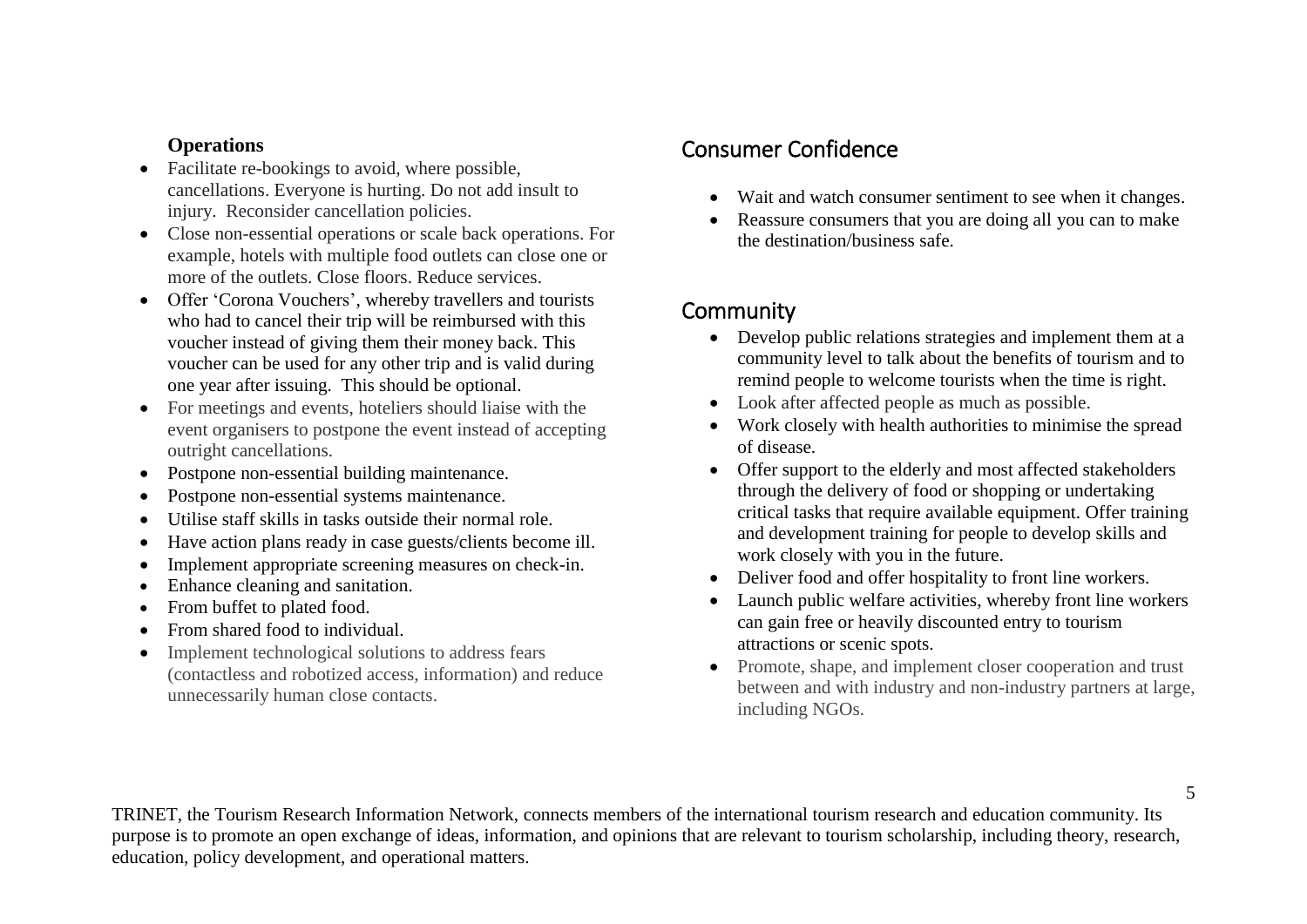#### Communications

- Have a single point of contact and a single voice to communicate about the issue.
- Accurate and timely information is critical for everyone as is analysis of the trends.
- Tell the truth and be transparent.
- Stay on message and do not speculate.
- Challenge untrue statements.
- Do not impose a media blackout.
- Respond in the same medium.
- Develop holding statements release information that you do have.
- Respond quickly.
- Use social media and continually monitor the online conversation. They are ideal to provide up to date information.
- Maintain regular contact with suppliers regarding their capability to deliver goods and services.

# Government Relations

- Promote policy solutions for recovery and avoidance/mitigation in the future.
- Promote solidarity.
- Look for big picture policy initiatives that can be considered, such as visa waiver changes.
- Lobby government for a grace period on local taxes.
- Fast and easy access to short- and medium-term loans to overcome liquidity shortages.
- Fiscal relief (both at source market and destination level), starting with SMEs and extending to operators of all sizes.
- Immediate passing of temporary airport slots waiver.
- Organize civil action to convey a unified voice to government.
- Lobby for longer term actions such as simplification of visa rules, reducing or waiving travellers' taxes and supporting economically hit destinations with promotion and marketing to attract tourists.
- Lobby government for financial help to protect the incomes of workers who will be temporarily laid off.
- Seek cash flow assistance to support large and small tourism stakeholders.
- Consider initiating the formation of a public private partnership crisis management team to manage crises and develop recovery strategies.
- Government interventionism to stimulate local demand for tourism through the provision of a voucher for each worker and this voucher that can be used only for domestic tourism consumption
- Try to encourage grants and forgivable loans and try to discourage non-forgivable loans. They only delay the problem but do not resolve it.

6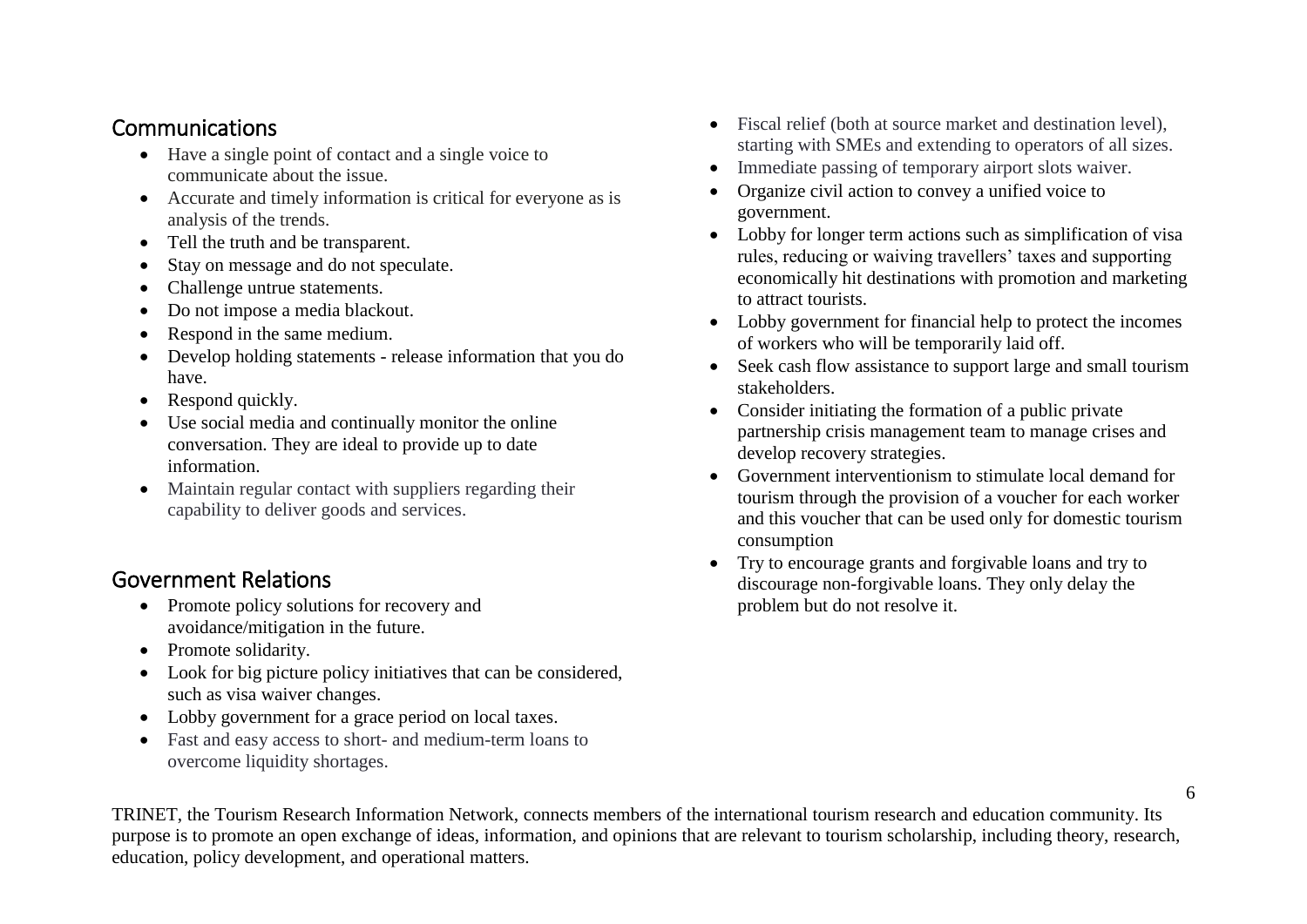#### **Post event**

Recovery plans can begin during the event but must be implemented effectively post-event,.

### What can we as academics do?

- Volunteer your services as money is very limited.
- Work collaboratively with others. Now is the time to cooperate.
- Provide targeted research backup, including to inform policy changes.
- Share our collective research with DMOs and industry.
- Promote a different way to conduct tourism.

# Policy

- Rebuild trust in a concerted and cooperative effort involving government, DMOs and industry.
- Reconsider the balance between volume and quality of target markets for tourists.
- Develop system wide recovery strategies.
- Develop system wide crisis strategies.
- Identify and focus on sustainable competitive advantages.
- Communicate benefits of tourism to the local community.
- Mitigate any tendency to tourist phobia and racism involving tourists from certain regions.

# Sustainability

- Promote more sustainable actions.
- Be humble and appreciate that the commercial tourism sector is the facilitator of experiences and not the experience itself.
- Tourism can be a regenerative industry locally, nationally and internationally. Encourage relevant policy development.

# Marketing

- Relaunch the destination/product.
- Launch packages and promotional specials that have been developed during the event.
- Progressive market expansion aiming at cured markets first and then expanding to more markets.
- Target loyal markets.
- Work on local MICE sector.
- Focus initially on domestic and nearby international markets. There may be country boundary issues to deal with.
- Social networking Instagram, Facebook, etc. with good news stories.
- Focus on business travel  $-$  it is far less discretionary.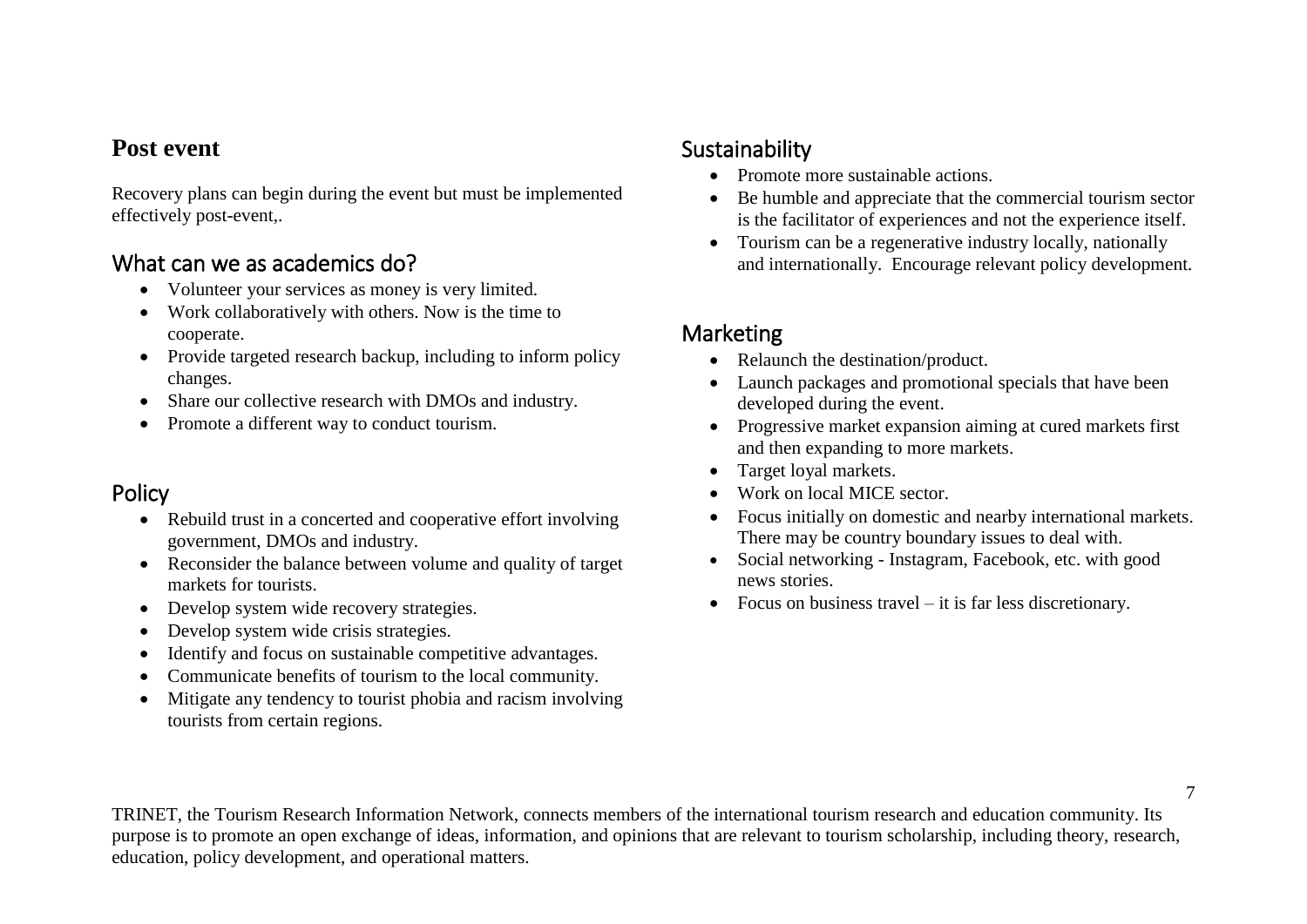- Follow PATA's nine step marketing and Communication process:
	- o Step 1: Get prime message out We are open for business; tourists are welcome and wanted;
	- o Step 2: Setting out the facts: Our destinations/hotel/tour/ attraction/flights are operating; outline restrictions and limitations;
	- o Step 3: Complementary alliances with principals. Joint arrangements with hoteliers, resorts, restaurants, attractions, land tours and air links; value – added arrangements between complementing principals;
	- o Step 4: Restoring confidence in source markets. travel agents and travel writers' familiarization trips choose opinion leaders;
	- o Step 5: Protecting profitability during marketing recovery: - offer incentives which will enable the business to sustain profitability - value add rather than discount;
	- o Step 6: Re-image the business and the destination re-theme advertising and promotion;
	- o Step 7: Incentives which attract tourists value added products;
	- o Step 8: Publicize the positives positive news of resurgence of tourist arrivals, rebuilding and enhancements of infrastructure;
	- o Step 9: Reporting and monitoring progress publicize the changes and enhancements made.

#### Integration

- Work with transport providers to reduce barriers to entry.
- Coordination by governments at all levels (national, state, regional, local) to deliver a consistent message to the consumer.
- Reassure the local community.

### **Community**

- Buy goods from local producers.
- Build an online platform to connect local food producers and the industry .
- Altruism and solidarity.
- Encourage VFR to build traffic and link with resident needs to visit family following any lock-down.
- Encourage local residents to visit the local attractions or spots first. People are more aware of the real situation of the local epidemic, so they are more confident to have some tourism related activities with family in local areas.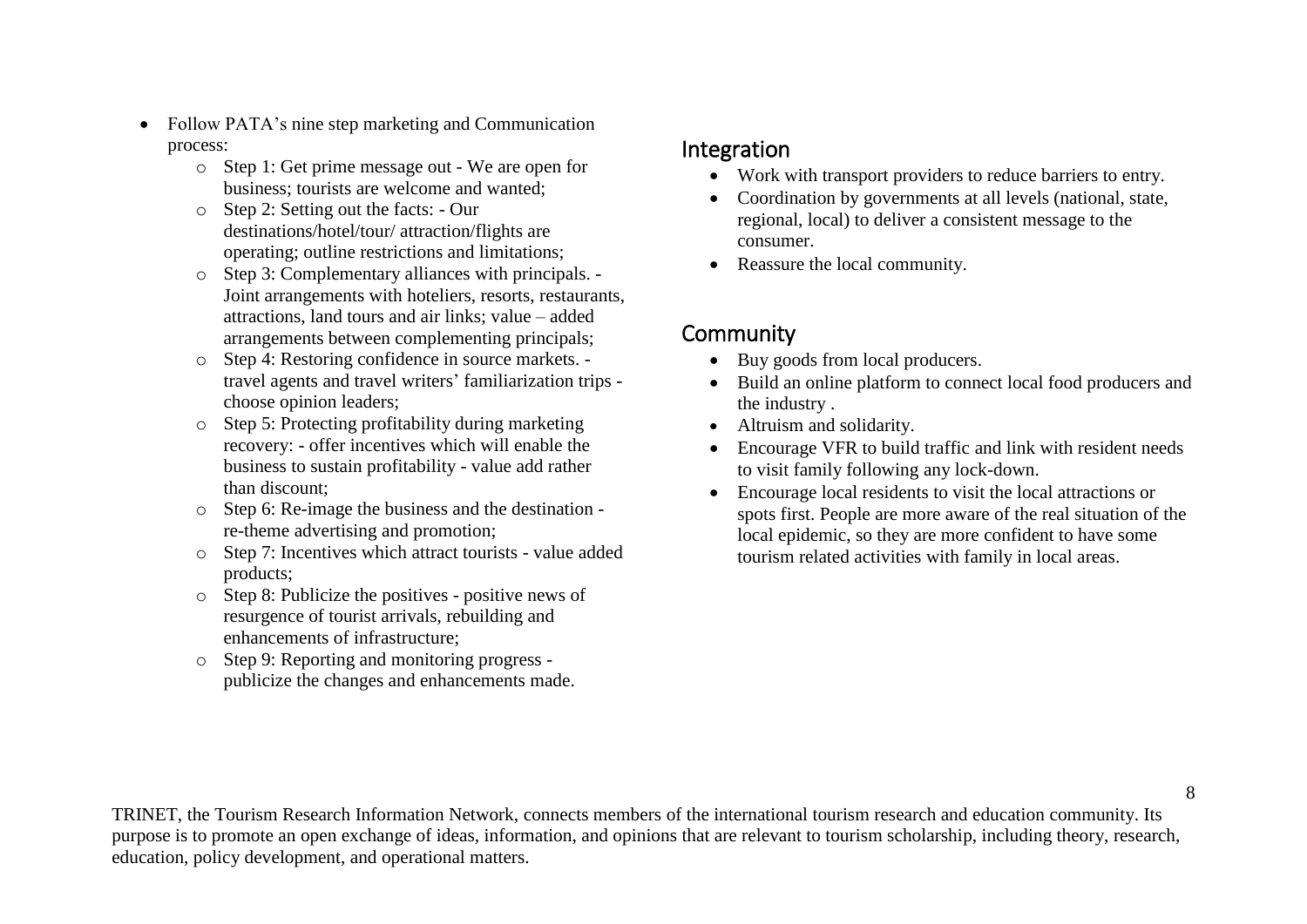#### Consumers

- Allow people with antibodies against the coronavirus to travel freely if the issue is still unresolved. Have them bring a certificate issued by their home country.
- Assure consumers the destination is safe.
- Remind them of any actions the destination may still be implementing (such as virus checks, other security measures, etc.).
- Explain sanitisation processes.
- Build on trust and relationship.
- Promote sustainability, respect nature.
- Educate tourists not to damage the physical and social environment.
- Emphasis on service quality by offering the true meaning of hospitality.
- Be prepared for a strong rebound in demand. Like a coiled spring, the harder it is depressed, the stronger it bounces back.

9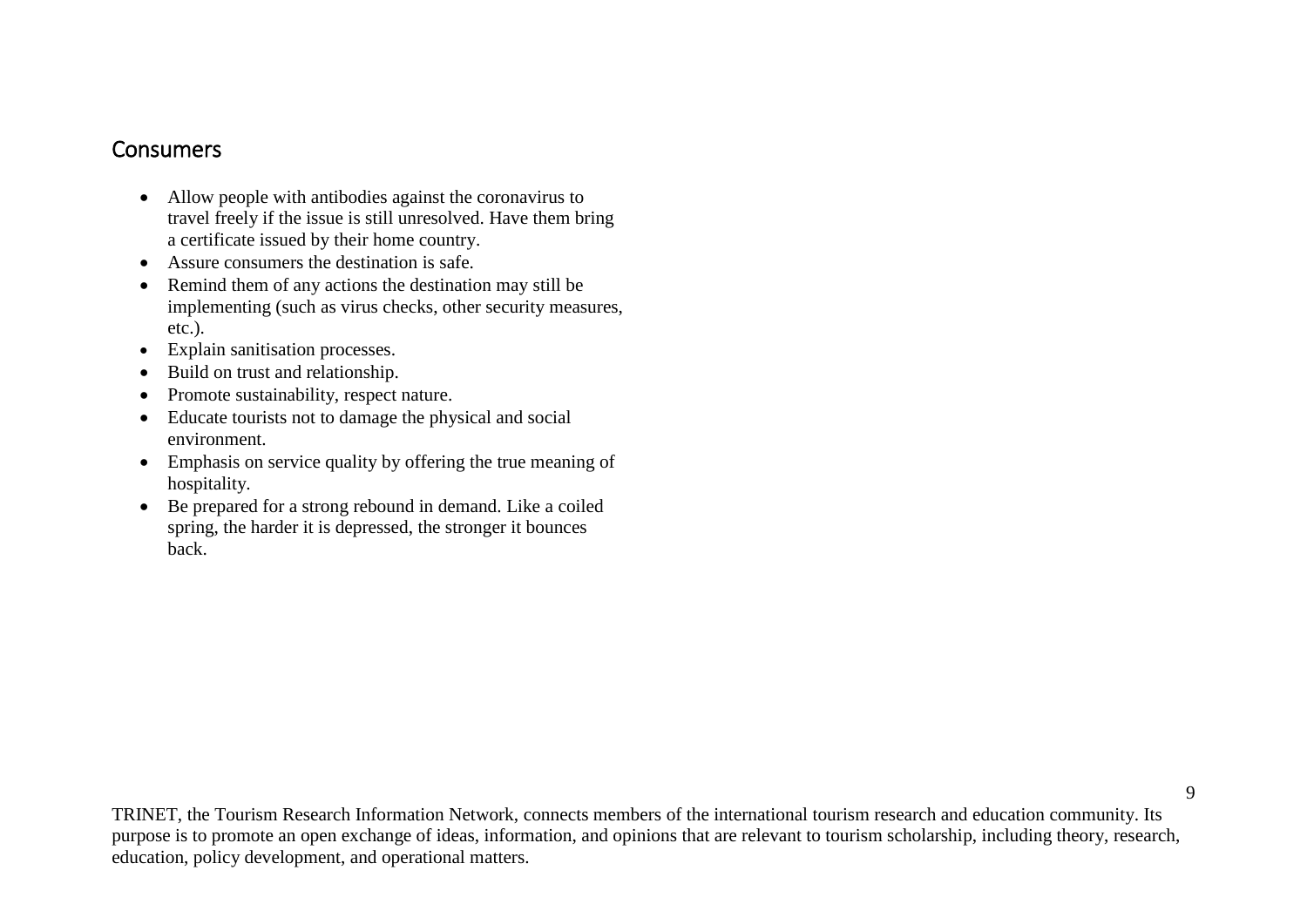### **Longer term**

# Rationalisation and opportunity

- There will be a shakeout in the industry with many businesses ceasing operations. This will create new opportunities for businesses to fill the void.
- Forced rationalisation of non-profitable operations.

### Crisis Management Plans

- Develop a crisis strategy and review it regularly. Most crisis strategies are written once and then put on a shelf.
- Identify a leader, voice of the crisis and establish a chain of command to follow.
- Have regular training for staff, given the high staff turnover
- Train at regular intervals.

A crisis matrix can help identify the type of events that are likely to occur and their impact.

|                       | Low probability                                                                                                           | <b>High probability</b>                                                                                                                                                                                                  |
|-----------------------|---------------------------------------------------------------------------------------------------------------------------|--------------------------------------------------------------------------------------------------------------------------------------------------------------------------------------------------------------------------|
| Low<br>impact         | Rare, non-critical<br>problem<br>Prepare<br>standard<br>operating<br>procedures<br>Retain the risk                        | Routine, non-critical<br>problem<br>Prepare standard<br>operating<br>procedures<br>Reduce the<br>likelihood of<br>consequences<br>Reduce the<br>consequences of<br>occurrence<br>Transfer the risk<br>$(i.e.$ insurance) |
| <b>High</b><br>impact | Crisis that is difficult to<br>predict and prepare for<br>Prepare crisis<br>and disaster plan<br>Set contingency<br>plans | Critical event that is easier<br>to predict and prepare for<br>Prepare standard<br>operating<br>procedures<br>Prepare crisis and<br>disaster plan<br>Avoid the risk<br>Transfer the risk<br>$(i.e.$ insurance)           |

10